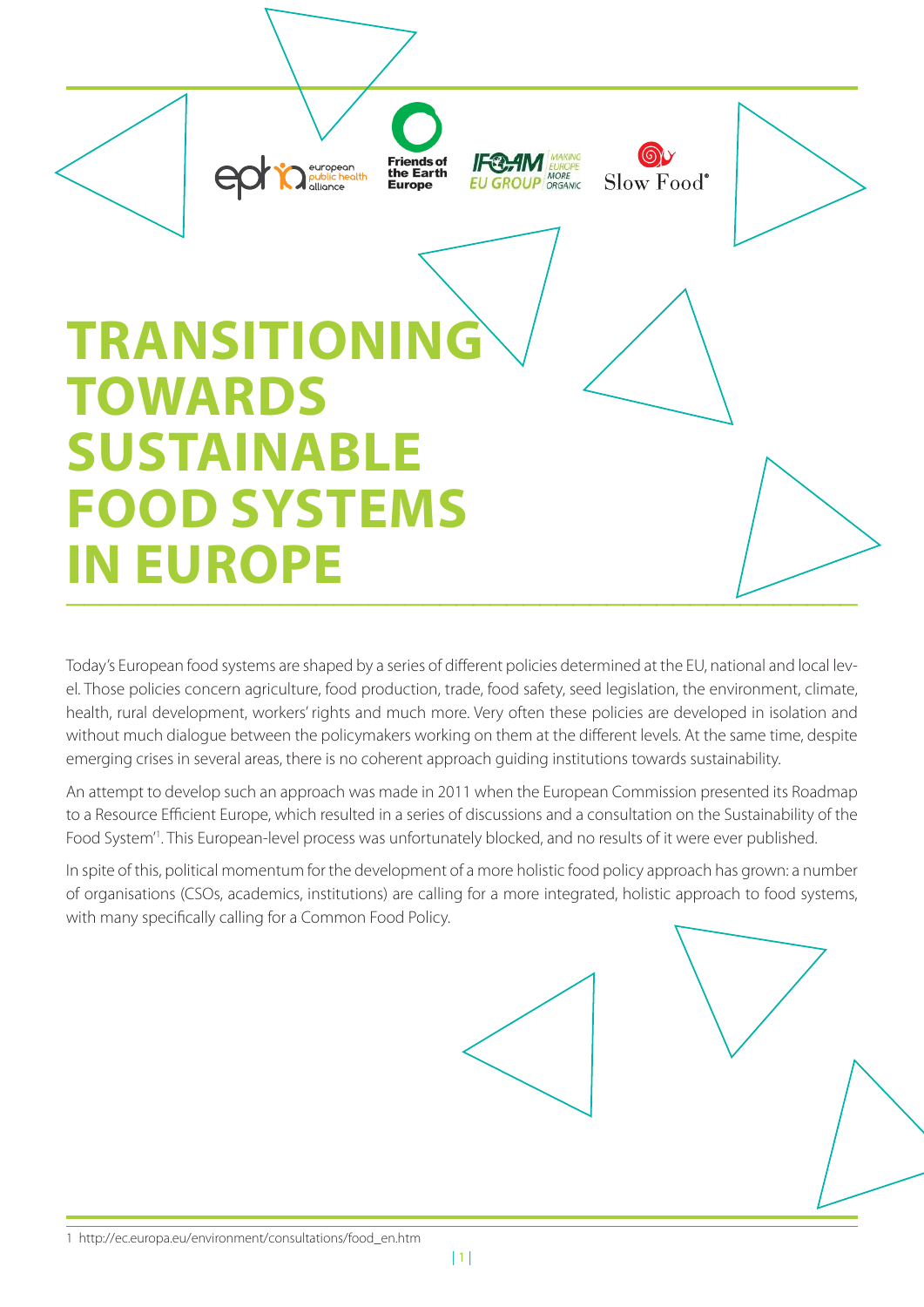## **1 | INTRODUCTION**

This policy briefing paper highlights the need for a systems approach to food and farming in the EU, and offers an analyti cal framework with which to assess, design and reform EU food-related policies, based on research carried out by the University of Pisa<sup>2</sup>. It also provides recommendations to policymakers to how to transition towards sustainable food systems. With the adoption of the Sustainable Development Goals (SDGs) in 2015, the concept of sustainability has taken centre stage in both national and international fora. The Goals include a significant number of interconnected objectives related to agriculture and food, among which the second SDG, which focuses explicitly on food by seeking to 'end hunger, achieve food security and improved nutrition and promote sustainable agriculture.' Other SDGs seek to address challenges related to the food system: the first SDG focuses on poverty reduction, where agriculture and food have a key role to play; the third SDG focuses on health, and target 3.4 focuses specifically on reducing premature mortality due to non-communicable diseases. Sustainable agriculture plays a central role in achieving SDG 6 on water; SDG 12 on sustainable consumption and production; SDG 13 on climate change adaptation and mitigation and SDG 15 on land use and ecosystems; and sustainable management of fisheries features prominently in SDG 14 on marine resources and oceans.

The SDGs are one of a number of actions taken in 2015 and 2016 on the European and international stage that touch upon food system sustainability. Others among these include the Paris Climate Agreement (COP 21); the UN Decade of Action on Nutrition (2016-2025); the EPSC's European Vision for Sustainability, also known as the Falkenberg Paper; and the Commission's own Communication on Next Steps for a Sustainable European Future.

However, despite these commitments, there is a significant distance between intentions and outcomes and, when seen through the lens of achieving food system sustainability, European food-related policies have a series of weaknesses. These weaknesses can be divided into inconsistencies (policies not pursuing given objectives), incoherencies (policies having conflicting outcomes) and policy gaps (missing policy instruments).

It has become increasingly clear that the distance between intentions and outcomes cannot be explained by examining individual policies, but by their interrelationship in the overall infrastructure that links policies together and aligns their objectives, instruments, and implementation measures. This is particularly true of food, because of its multidimensional nature: food has environmental, social, economic, health, ethical and resilience dimensions.

However, when it comes to food, there is no overall policy infrastructure at the EU level. Many individual policies have an impact on food, but none fully acknowledge its multidimensionality. The General Food Law, for instance, addresses food safety while neglecting nutrition, and regulations encouraging production systems to improve product quality do not link clearly to sustainability.

In recent years, there have been increasing voices calling for a fundamental rethinking of EU food policy, and for the creation of an overarching infrastructure of food-related policies in the interest of a transition towards food sustainability. The creation of such an infrastructure requires a radical process that fully takes into consideration the multidimensionality of food, as well as the interdependence of production, distribution and consumption, and their links to broader systems. This process requires reorganising food-related policy instruments around societal goals putting in place instruments to both expedite social and institutional change and overcome barriers to change.

2 For details, please refer to: Galli F., Favilli E., D'Amico S., Brunori G. A transition towards sustainable food systems in Europe. Food policy blue print scoping study. Laboratorio di Studi Rurali Sismondi, Pisa, Italy, 2018. ISBN: 9788890896040. https://www.researchgate.net/publication/325248769\_A\_transition\_towards\_sustainable\_food\_systems\_in\_Europe\_Food\_policy\_blue\_print\_scoping\_study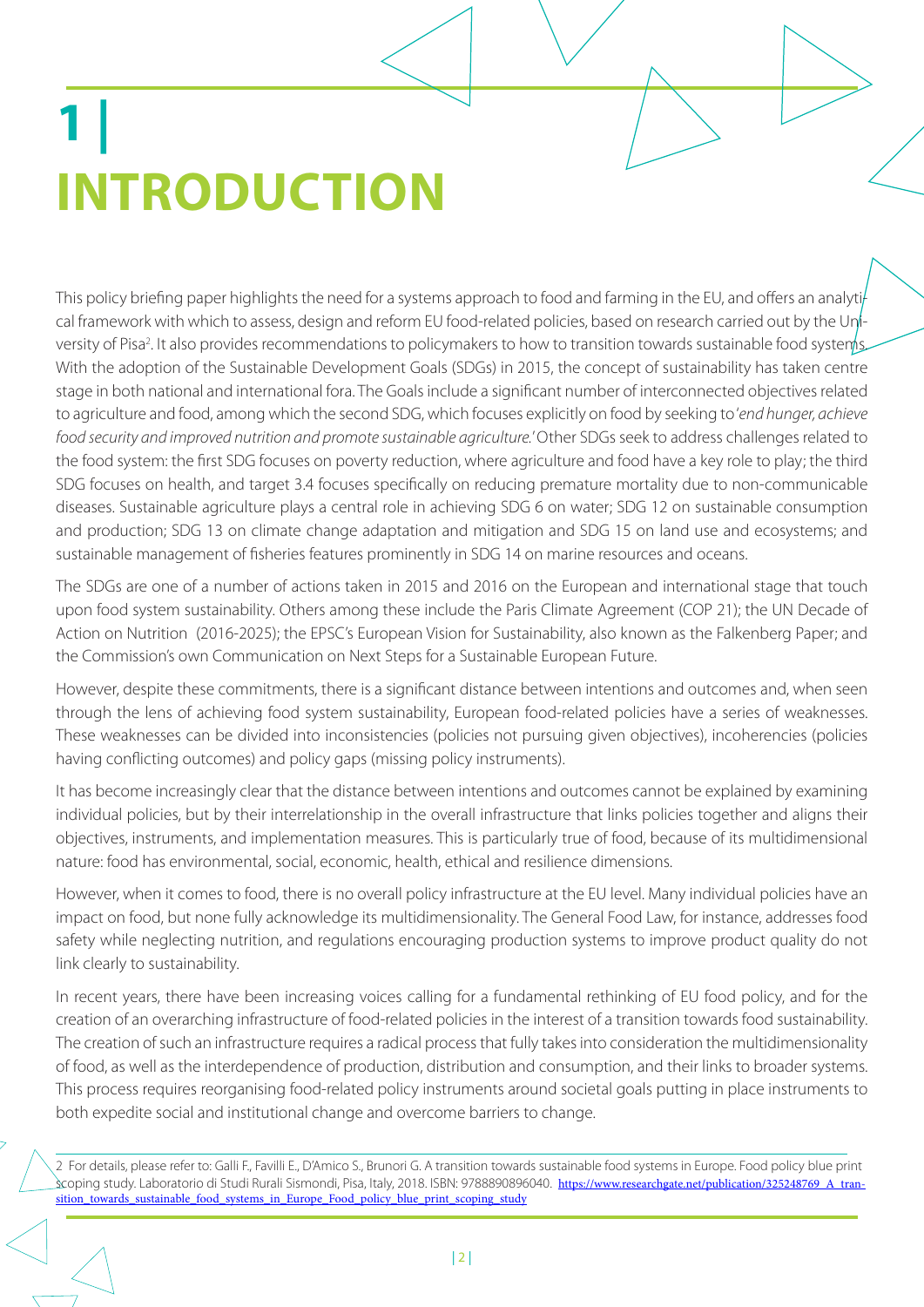In this briefing paper we present a framework, developed by researchers at the University of Pisa, on the basis of which to assess, design and reform EU food-related policies. Our aim is to provide a point of entry for a policy-led transition towards food sustainability in Europe.

The system perspective presented allows us to promote both production and healthy, sustainable consumption, which is a key principle of sustainable development. In order to be sustainable, policies should address consumption norms as well as production patterns.

The process proposed for building the transition towards food sustainability is a bottom-up one, that results in the construction of a food policy mix around strategic goals that address policy inconsistency and incoherence, reorganise existing tools and introduce new ones to fill gaps.

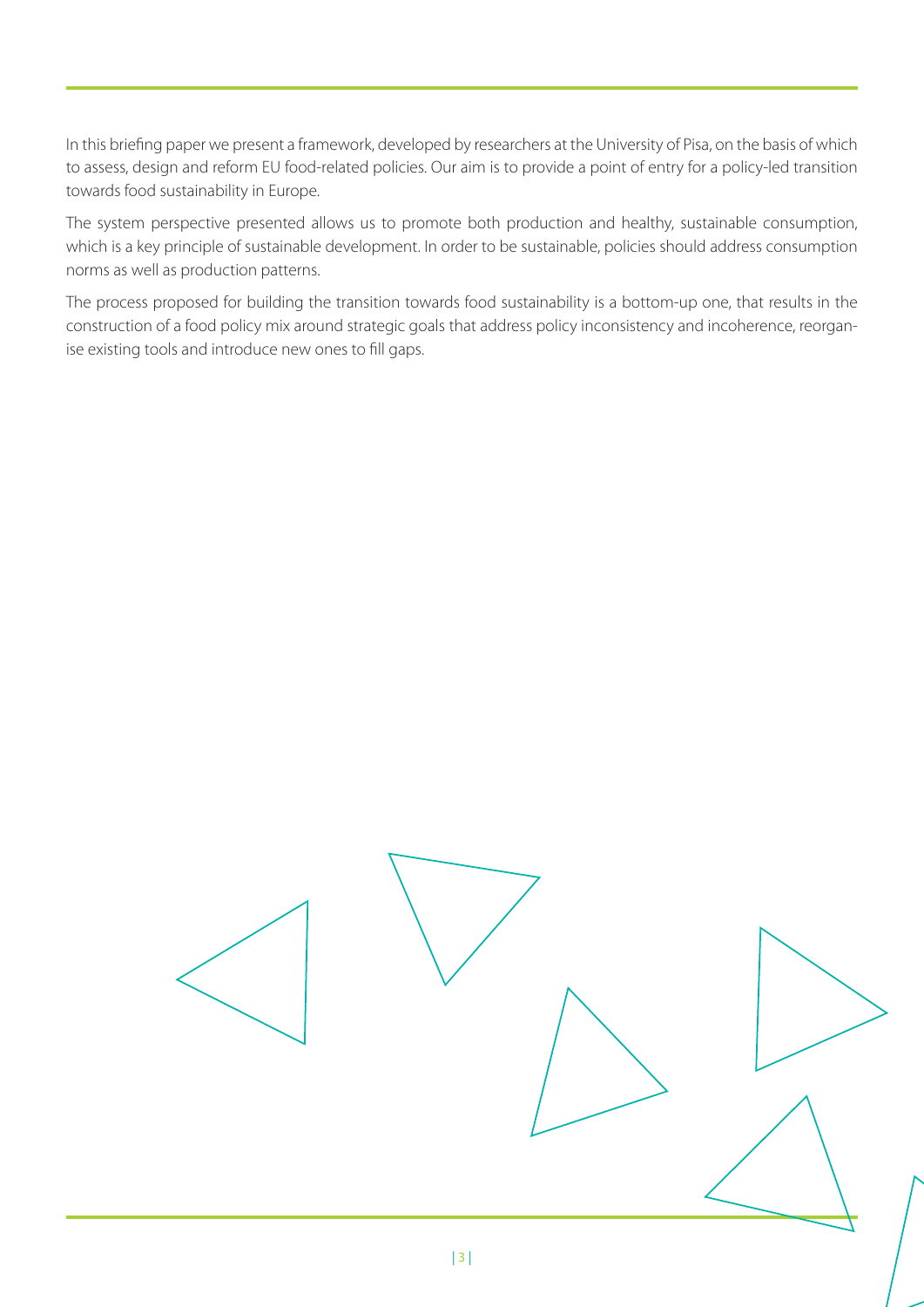# **2 | TRANSITION POLICIES FOR SUSTAINABLE FOOD SYSTEMS**

#### **2.1 | A SYSTEM PERSPECTIVE TO FOOD POLICIES**

According to the High-Level Panel of Experts on Food Security and Nutrition, A sustainable food system is 'a food system that delivers food security and nutrition for all in such a way that the economic, social and environmental bases to generate food security and nutrition for future generations are not compromised.<sup>3</sup>

Sustainability is therefore inherently linked not only to present, but also to future food security and nutrition. Policies aiming to be sustainable need to reconcile a range of interests and set priorities. As conditions change over time, priorities may also be subject to change.

For this reason, sustainability requires reflexivity: that is, the ability to review objectives and strategies on a continuous basis, involving a large range of stakeholders. This may be necessary when system knowledge increases, or when solutions to trade-offs, contradictions or conflicts of interest are needed.

A policy for sustainable food systems should therefore be framed as a transition policy. A transition policy is more than an ordinary policy intervention, given that its outcomes are constantly updated and clarified as the policy processes unfold. Intrinsic to the understanding of a transition policy is the fact that it should affect system activities while challenging the identities, practices, interests and values of a wide range of actors and administrative bodies. It should also involve a profound revision of existing regulatory frames and their knowledge base. A transition policy should also acknowledge the existence of barriers to change and system "lock-ins" that constrain the current pathway of evolution of the food system to sustainability (as for example, the disinvestments from intensive livestock farming towards more plant-based production and diets).

#### **2.2 | STRATEGIC POLICY GOALS**

Three dimensions of sustainability are often cited: the economic, social, and ecological. These three dimensions cover a vast area of deeply interrelated issues that are relevant to assessing the performance of a food system. Three of these in particular deserve to be emphasised: the importance of health for an understanding of sustainability; the ability of policies to influence change towards sustainability; and the resilience of a system when faced with external variation.

Building on these considerations, researchers at the University of Pisa developed the following six criteria that a food system must satisfy in order to be considered sustainable.

3 HLPE. 2017. Nutrition and food systems. A report by the High Level Panel of Experts on Food Security and Nutrition of the Committee on World Food Security, Rome.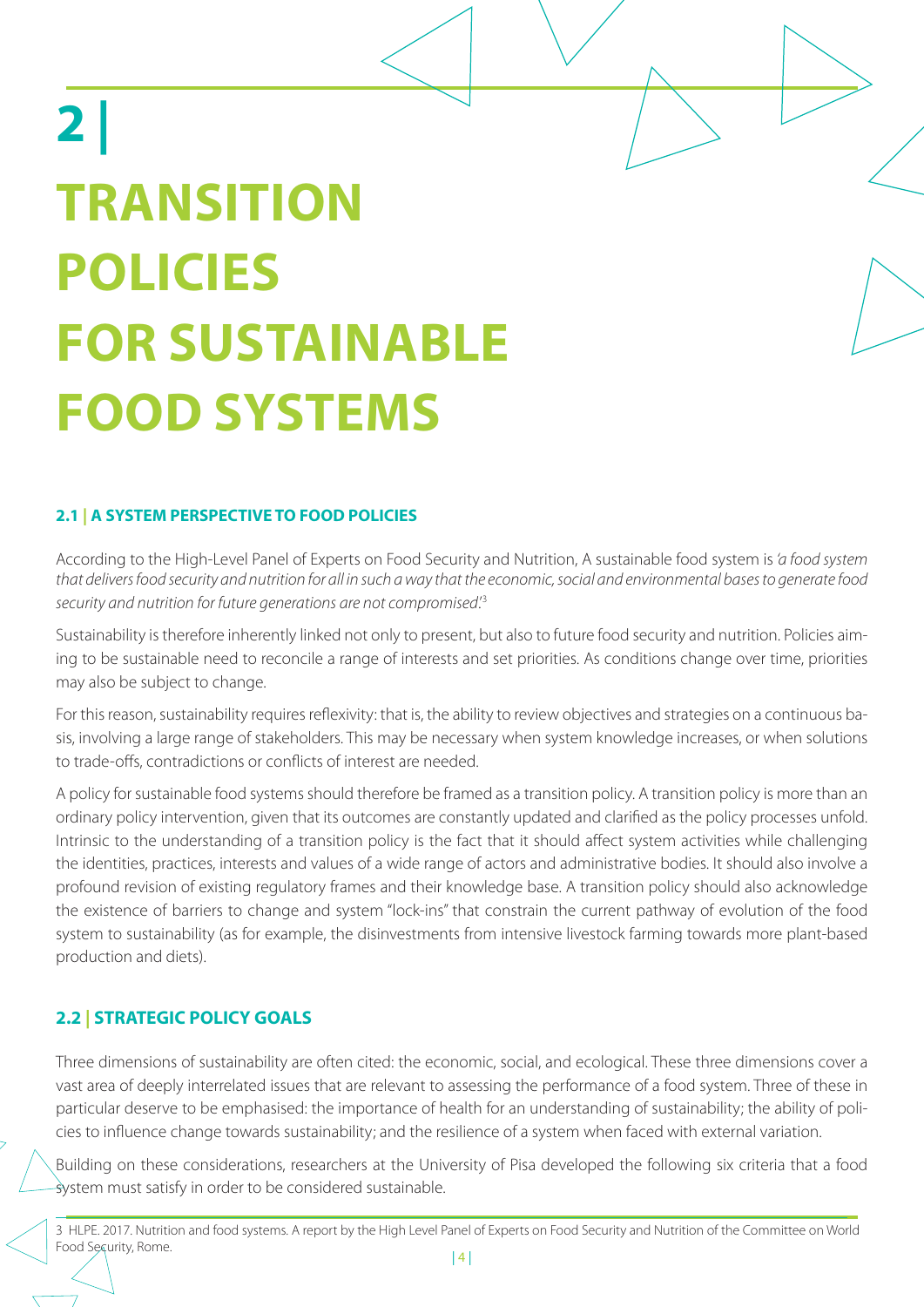**Health**: system activities should contribute to improving health and wellbeing, and take into account that system activities affect health not only through access, dietary patterns and food quality, but also through occupational hazards and environmental contamination.

**Ecological**: system activities should contribute to keeping society within ecological boundaries and avoid contaminating the environment.

**Economic**: system activities should ensure that food-related business is economically viable and contributes to healthy economies by creating jobs that provide sufficient income.

**Social:** system activities should provide access to food that adequately satisfies the socio-cultural needs of all. They should prevent and oppose the creation of inequalities within the food system, ensuring that small farmers have adequate support, ensuring that workers benefit from adequate labour conditions, and delivering assistance to marginalized consumer groups.

**Ethical**: system activities should produce food that is ethically acceptable (such as with a high level of animal welfare), and promote responsibility among producers and consumers by fostering transparency, encouraging information disclosure and sharing, and incentivising popular participation in business decisions.

**Resilience**: system activities should increase or maintain diversity in the food system, allocate resources to crisis management, improve knowledge about future possibilities, and improve their own ability to innovate and anticipate change.

Building a strategy for food policy around these six goals requires not only an assessment of the contribution of policies to each dimension, but also an analysis of the direct and indirect links between the dimensions, including synergies, trade-offs, conflicts of interest and ethical dilemmas.

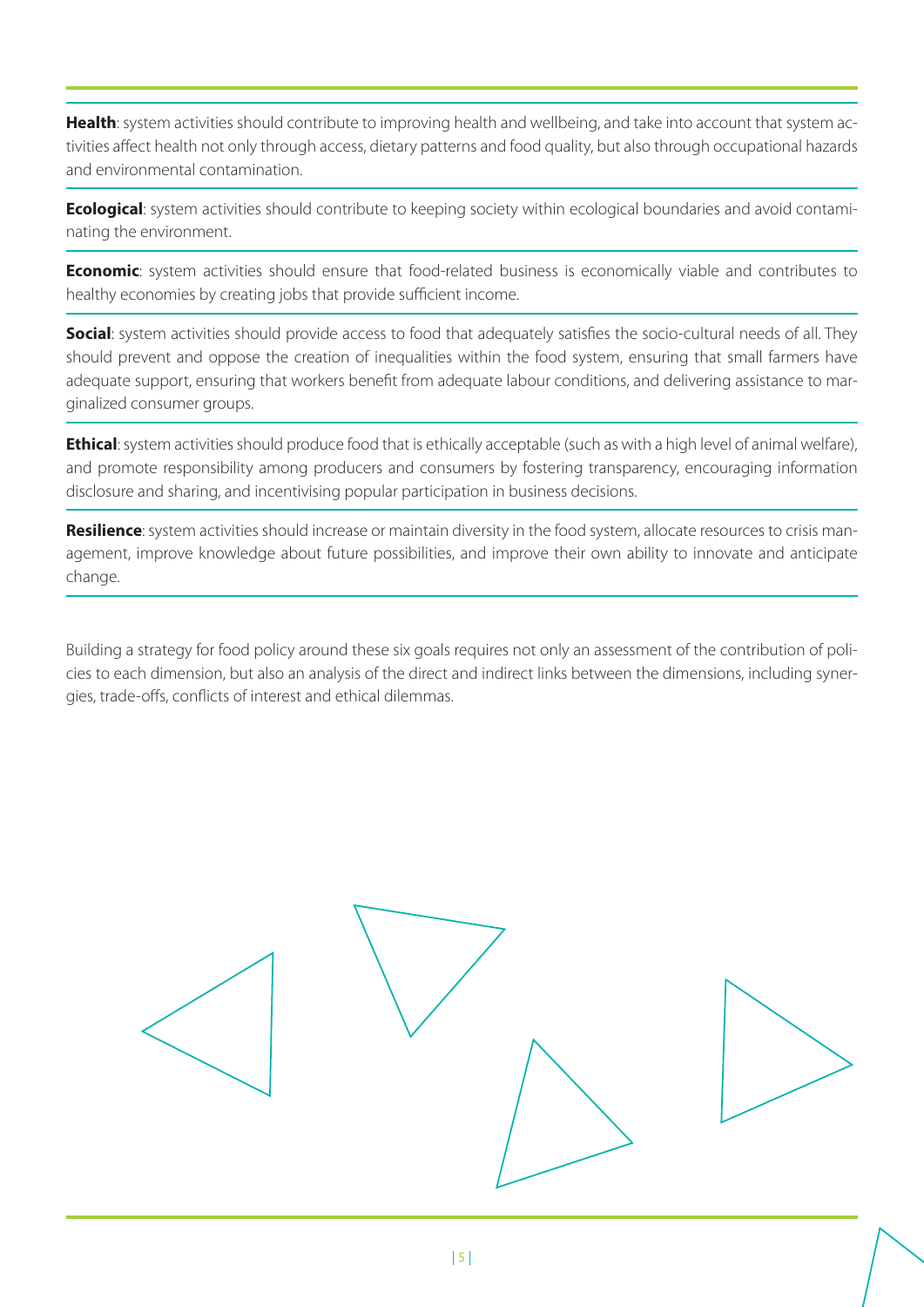# **3 | POLICY MIX FOR SUSTAINABLE FOOD SYSTEMS**

A policy strategy that addresses a multitude of dimensions and aims to guide a transition needs to satisfy a number of conditions. It needs:

- to integrate a variety of interacting policy instruments;
- revised priorities for existing policies,
- new policies addressing policy gaps, and
- higher-level policy instruments that link policies to common objectives.

For this reason, it is appropriate to adopt the concept of a **policy mix**. Assessing policy involves not only examining the impact of individual policies, but also their consistency with the overarching goals, and at how coherent they are with other policies.

#### **3.1 | THE POLICY TOOLBOX**

Policies are implemented through 'policy tools', which can affect the system in a variety of ways. These tools can be divided into the following categories: direct activity regulation, market-based tools, knowledge-related tools, governance tools and strategic tools.

| <b>POLICY TOOLS</b>                 | <b>EXAMPLES</b>                                                                                                                                                      |
|-------------------------------------|----------------------------------------------------------------------------------------------------------------------------------------------------------------------|
| Direct activity regulation<br>tools | Authorisations, prohibitions, limitations, quotas, etc.                                                                                                              |
| Market-based tools                  | Subsidies, taxes, charges, fees, fines, penalties, liability and compensation schemes,<br>subsidies and incentives, deposit-refund systems, tradable permit schemes. |
| Knowledge-related tools             | Information, communication, research, education.                                                                                                                     |
| Governance tools                    | Shape the distribution of roles and responsibilities among actors.                                                                                                   |
| Strategic tools                     | Establishing overarching principles, objectives and identifying policy instruments to<br>be mobilized in the pursuit of the objectives.                              |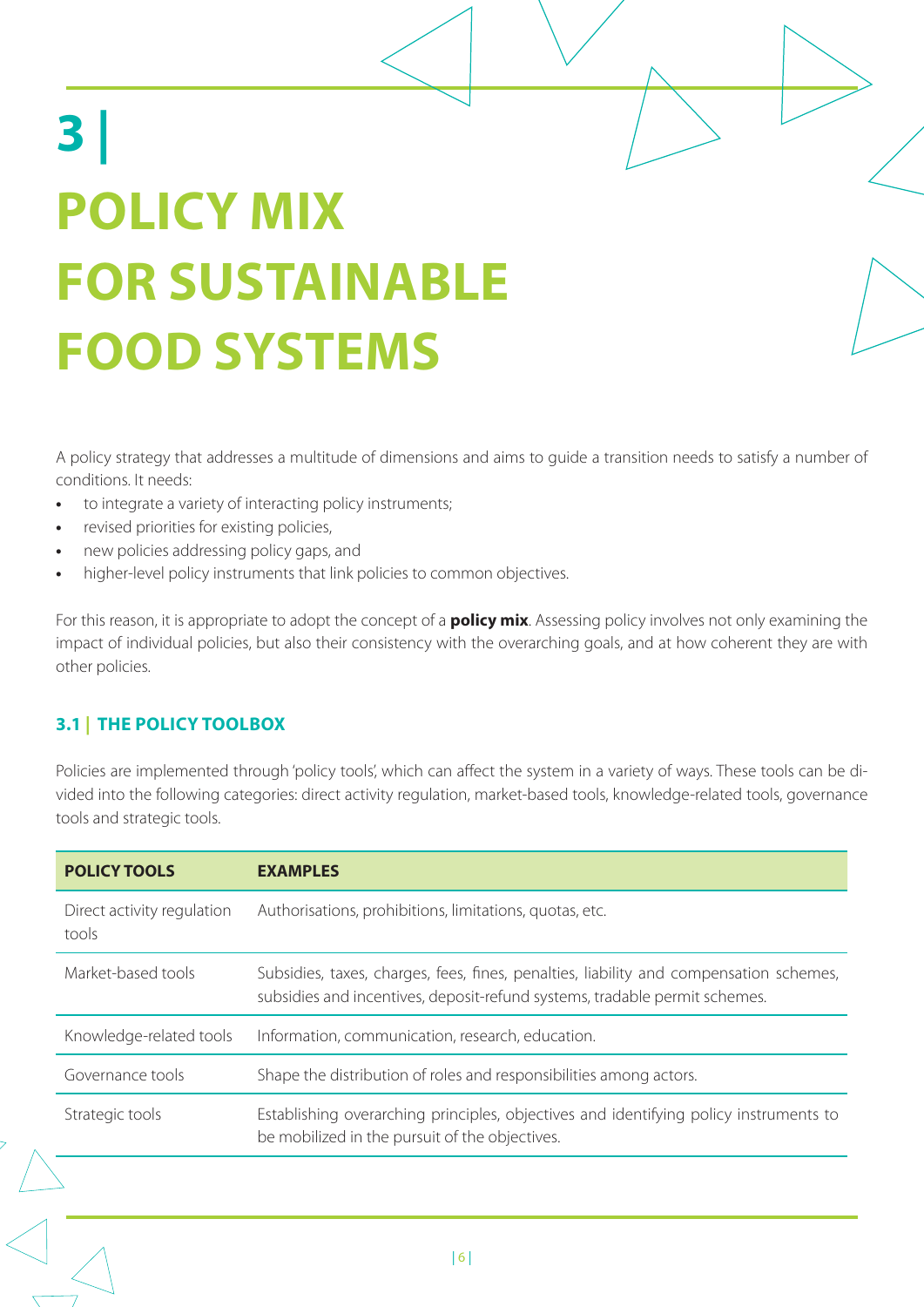European law has a significant number of policy tools in place that are relevant to food. The most relevant ones are summarised here.

#### **Direct regulation**

European regulations are aligned with the principles set by the Treaty of Rome, including free movement of goods and competition policy (implemented by means of antitrust and cartel policy, merger control, state aid control), both contributing to the realization of the European Single Market. Direct regulation serves to authorise, prohibit or regulate the use of given production or commercial practices or products. Examples of direct activity regulation in the food system regard pesticides, fertilizers, GMOs, novel foods, and packaging. Standards are an important component of direct regulation, and these can be mandatory or voluntary.

#### **Market-based tools**

#### Subsidies

The Common Agricultural Policy sets out a wide range of market-based tools, including the provision of direct payments providing income support to farmers and promoting competitiveness; agro-environment-climate payments given to farmers who pledge to introduce environmentally friendly farming practices; and compensation payments granted in the case of natural disasters.

#### Trade

EU trade policy covers trade in goods and services, and matters such as the commercial aspects of intellectual property rights and foreign direct investment. Agricultural commodities and food products are an important component of European foreign trade, and trade agreements can affect the food system in a substantial way. Trade related policy tools also include several types of restrictions to trade, such as import tariffs, import quota and non-tariff barriers (e.g. safety standards and labelling requirements).

#### Food assistance

Food assistance refers to financial and in-kind support to the most deprived. The European Union provides a food distribution program, and in 2014 established a Fund for European Aid to the most deprived (FEAD).

#### Public procurement

EU public procurement rules aim to provide contracting authorities with the opportunity to pursue the best procedures, requirements and criteria for environmental, social and innovation objectives. Food is relevant to public procurement in relation to schools, hospitals, public employees' canteens.

#### Food taxation

Food taxation measures have been introduced in several countries to reduce the consumption of unhealthy foods, such as those containing high levels of fats, sugars and salt. Taxation is intended to impact upon consumption levels as a result of people's unwillingness to pay a premium for a product.

#### Commercial licensing

Commercial licensing can shape the food environment(which is a combination of surroundings, opportunities and conditions that influence people's food and beverage choices, in such a way as to support policy goals) by altering the accessibility to given categories of food in a certain geographical area. . This includes municipalities using zoning to exclude or include specific types of food business (e.g. to exclude fast food or to support the establishment of farmers' markets, or to identify areas where access to fresh food is limited).

#### *Knowledge-related tools*

#### Information, communication, advertisement

All policy measures should aim to provide adequate information to consumers and citizens about food. This heading includes issues related to the regulation of food advertising, such as minimising the exposure of children to adver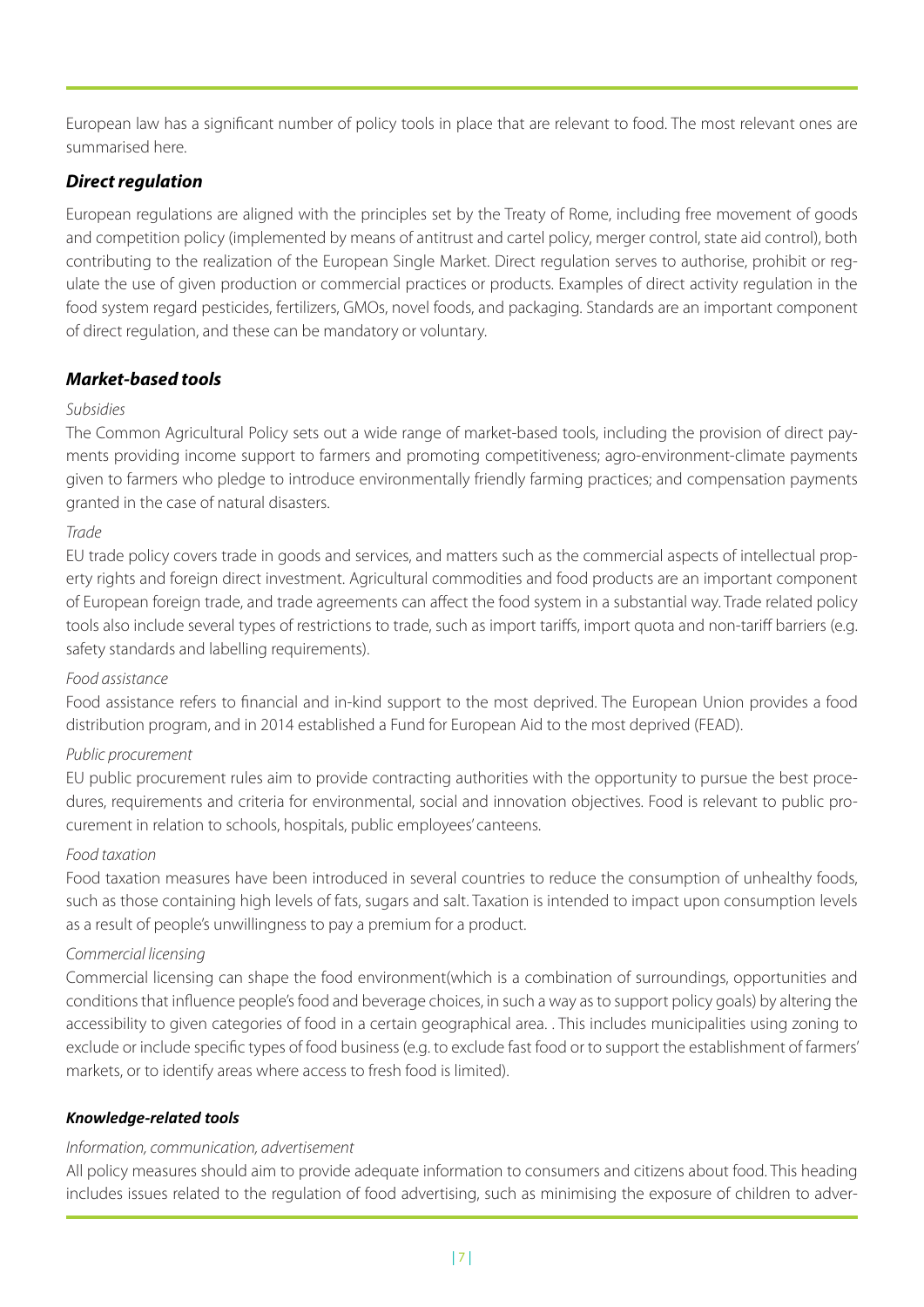tising for 'unhealthy' food, or regulating the use of health and nutrition claims, which should be based on evidence.

#### Labelling

Labelling rules regulate the information on food labels to consumers. Labelling rules can be an important food policy tool since they require products to advertise their origin, methods of production and nutritional content to consumers.

#### Food education

Nutrition education aims to help people amongst other things to feed their families well, prepare healthy foods and meals, and resist poor food choices. Food education policies support strategies to reach a variety of audiences and contexts through various communication channels.

#### Nudging tools

Nudging tools are tools that seek to steer individuals' choices by means of indirect suggestions and changes in the default options available to them. These can take the form of information (such as feedback, warnings, reminders) or can modify the physical contexts of choice, (e.g. by changing the positioning of products in shops). Nudging tools can be used to modify the **food environment**.

#### **Governance tools**

All public-private-civic interactions that address policy issues related to agriculture and food policy can be considered to be governance tools. Governance can foster vertical and horizontal integration, involve citizens in decision making and strengthen joint strategic reflection.

Companies use Corporate Social Responsibility (CSR) to integrate social and environmental concerns into their business operations on a voluntary basis, and European legislation regulates this in various ways.

#### **Strategic tools**

Strategic tools are those used to define the principles, goals, and priorities with which to chart a future direction of action. These types of tools are necessary in order to ensure that overarching objectives remain central, and that policies are well integrated. Strategic tools can also give guidance on how to identify weaknesses and gaps in the existing regulation and provide recommendations for change through, for instance, framework conventions, guidelines, strategic action plans, and roadmaps.

At the EU level, the Rural Development Plans give Member States the possibility to coordinate the tools of the Rural Development Policy to region-specific objectives. However, strategic tools can be implemented at any governance level to foster integration between related policies, as has been demonstrated by the success of urban food strategies.

#### **3.2 | THE EFFECTIVENESS OF THE POLICY MIX**

In a sustainable food system, resources, actors and activities align dynamically around sustainability principles. The system is resilient, and when perturbations threaten to affect the performance of the system, feedback mechanisms re-establish the alignment.

According to a systems approach, consumption and consumers fully contribute to system outcomes: consumption and consumers are internal, rather than external, to the system. Policies should therefore impact consumption as well as production.

Policy tools influence the behaviour of food system actors by impacting on supply and demand in various ways. **Supply-side** policy instruments act upon producers, processors and distributors by modifying the conditions that determine the prices and quantities supplied. The EU uses a wide range of supply-side tools, such as cross-compliance and greening payments under the Common Agricultural Policy, and quality schemes for agricultural products.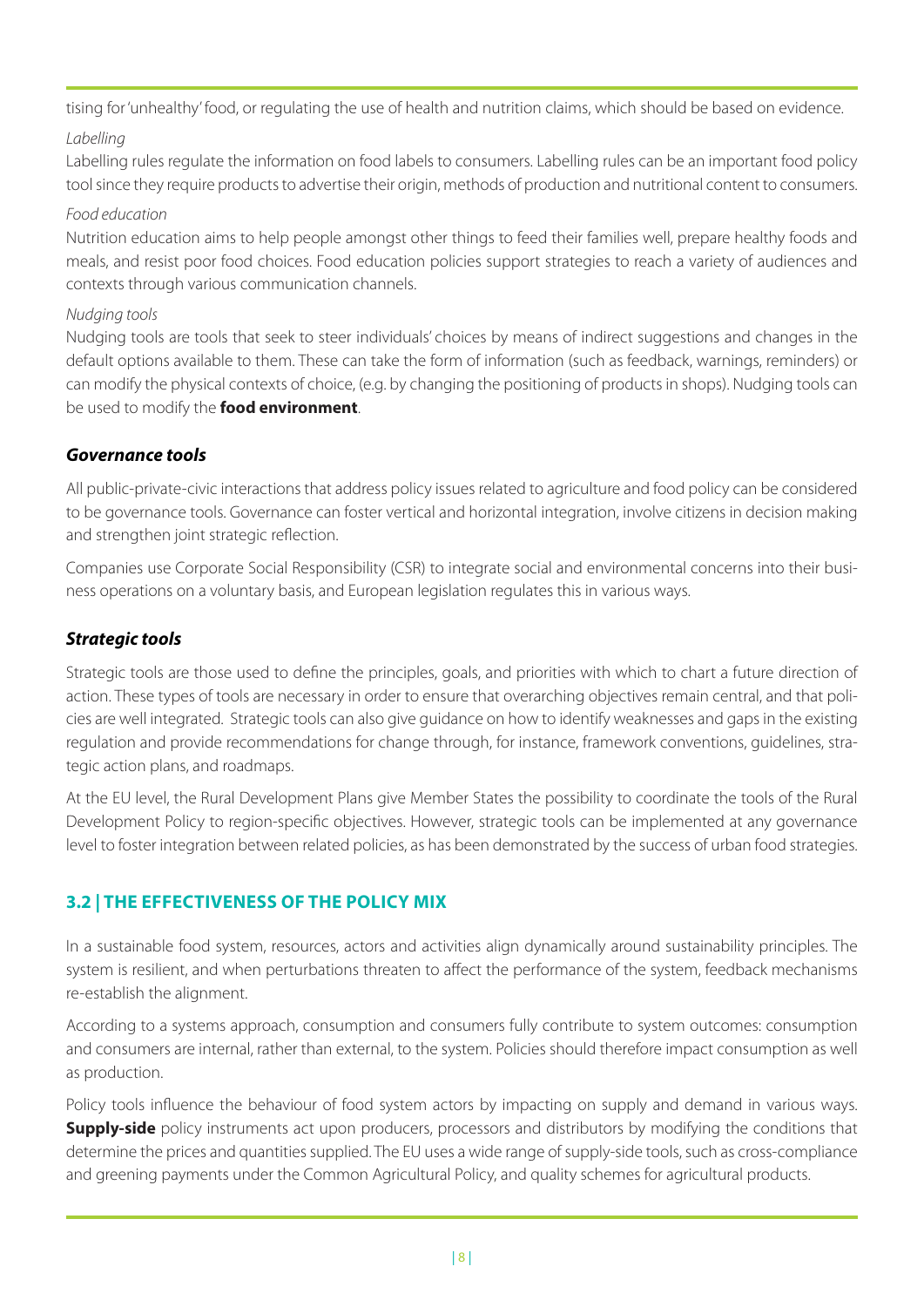In a strategy for sustainable food systems, principles grounded in agroecology, social responsibility and fair trade could allow for the alignment of supply-side instruments around sustainability goals.

Demand-side instruments in this context remain insufficiently implemented. **Demand-side** policy instruments affect the conditions of demand, such as taxation measures on unhealthy foods, or the establishment of dietary guidelines. Appropriate tools promoting sustainable diets would identify the link between health and environmental outcomes of consumption and would help setting the appropriate policy mix to address it.

Having both supply- and demand- side instruments integrated in policy mixes would enable policy makers to think holistically, identifying dynamic effects within the system. Using supply- and demand-side policy instruments could also affect the food environment.

Taking the food environment into consideration allows for the use of a much larger set of policies, ranging from commerce authorizations to urban garden allotments, disease prevention and public procurement.

In order to build an appropriate policy mix, it is necessary to analyse the impacts of policy tools on a food system's activities and outcomes carefully.

The transition to a sustainable food system requires the alignment and adjustment of a broad set of policy instruments that influence demand, supply and the food environment, as well as the skills, roles and responsibilities of the actors in the system. This transition requires time, and considerable effort in both top-down (rules, incentives and reorganization of governance) and bottom up directions, particularly from civil society, consumers, and local administrations.

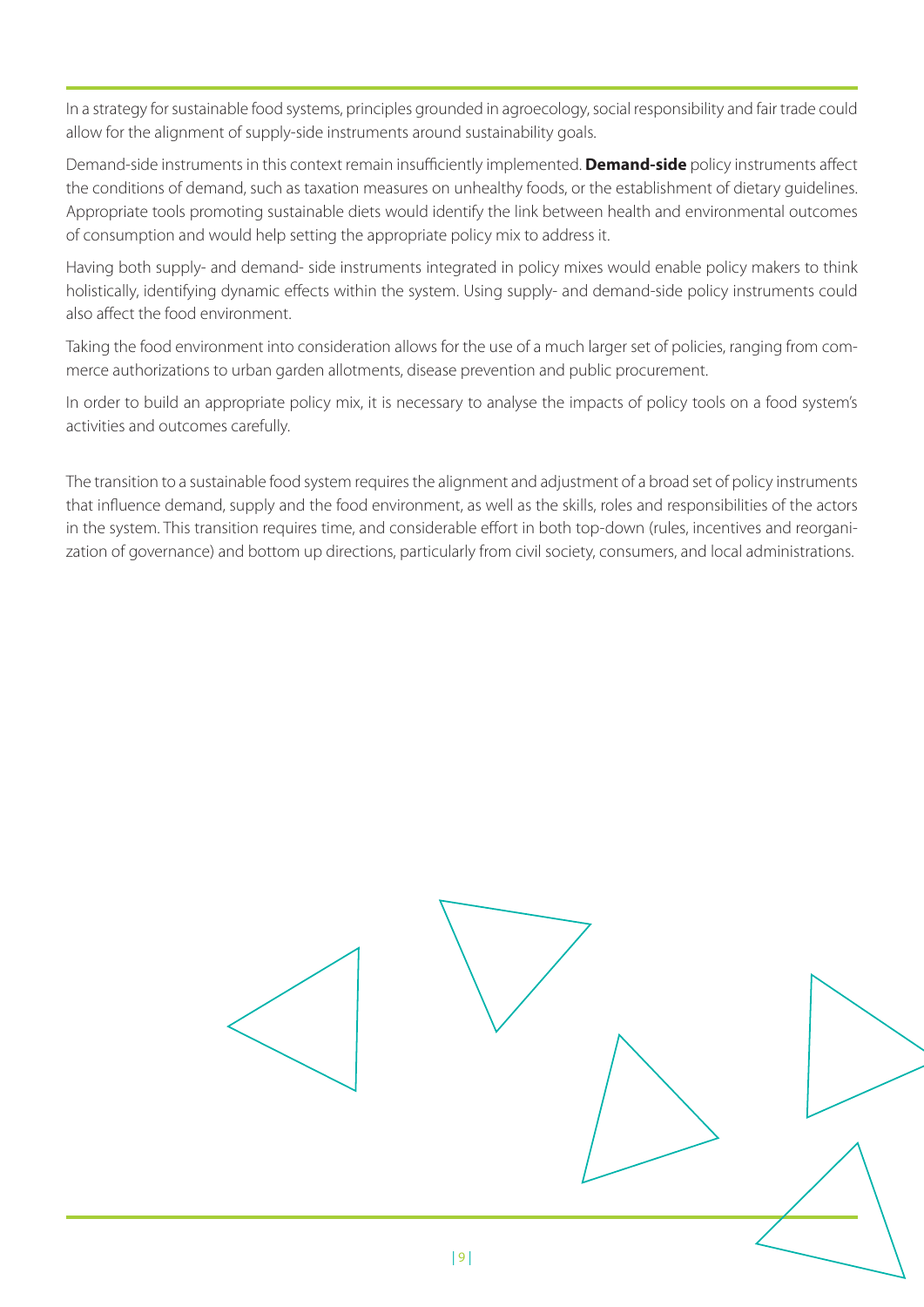### **4 | SUMMARY OF POLICIES ASSESSED ON THE BASIS OF WHICH THE FOOD SYSTEM APPROACH WAS TESTED**

The University of Pisa study analysed ten policies with regard to their consistency with sustainability goals, their policy tools, their coherence with other policies, their impact on sustainability and the policy gaps evident in their implementation.<sup>4</sup>

| <b>Greening of</b><br>the Common<br><b>Agriculture</b><br><b>Policy</b> | The policy concerns the mandatory greening of some of the financial support to farmers in order<br>to promote crop diversification as well as the maintenance of permanent grassland and Ecological<br>Focus Areas (EFA). It is consistent with ecological, social, resilience and economic goals. It is coherent<br>with similar instruments under the Common Agriculture Policy, but its impact remains low due to<br>the numerous derogations permitted. Overall, the policy contributes weakly to sustainable food<br>systems. A radical approach is necessary to meet environmental commitments.                                                                                                                                                   |
|-------------------------------------------------------------------------|---------------------------------------------------------------------------------------------------------------------------------------------------------------------------------------------------------------------------------------------------------------------------------------------------------------------------------------------------------------------------------------------------------------------------------------------------------------------------------------------------------------------------------------------------------------------------------------------------------------------------------------------------------------------------------------------------------------------------------------------------------|
| <b>Nitrates</b><br><b>Directive</b>                                     | The policy aims to reduce nitrate pollution from agriculture sources. The regulation places di-<br>rect restrictions on polluting agricultural activities and supports ecological goals. In addition,<br>by promoting farmers' responsibility and the maintenance of natural resources, it also sup-<br>ports ethical and resilience goals. The regulation is coherent with other environmental policy<br>instruments, but the links to other water-polluting sectors are missing. Clearer strategies to<br>foster different development models are needed.                                                                                                                                                                                             |
| <b>Seed</b><br><b>Marketing</b><br><b>Directives</b>                    | The EU directive regulates the marketing of seeds and plant reproductive material to protect<br>consumers and farmers from fraud and ensure a high standard of plant health and quality.<br>The policy has improved food security by promoting the cultivation of specific crops, but has<br>been based on industrial production criteria, reducing crop diversity and adversely affected<br>the leverage of small farmers, which has lowered the overall system resilience. To overcome<br>these shortcomings, to implement farmers rights on seeds and integrate biodiversity protec-<br>tion, policymakers might start a dialogue on the coherence with other policies, such as agri-<br>culture, consumer safety, patents, biodiversity and health. |

4 For details, please refer to: Galli F., Favilli E., D'Amico S., Brunori G. A transition towards sustainable food systems in Europe. Food policy blue print scoping study. Laboratorio di Studi Rurali Sismondi, Pisa, Italy, 2018. ISBN: 9788890896040. https://www.researchgate.net/publication/325248769\_A\_tran sition towards\_sustainable\_food\_systems\_in\_Europe\_Food\_policy\_blue\_print\_scoping\_study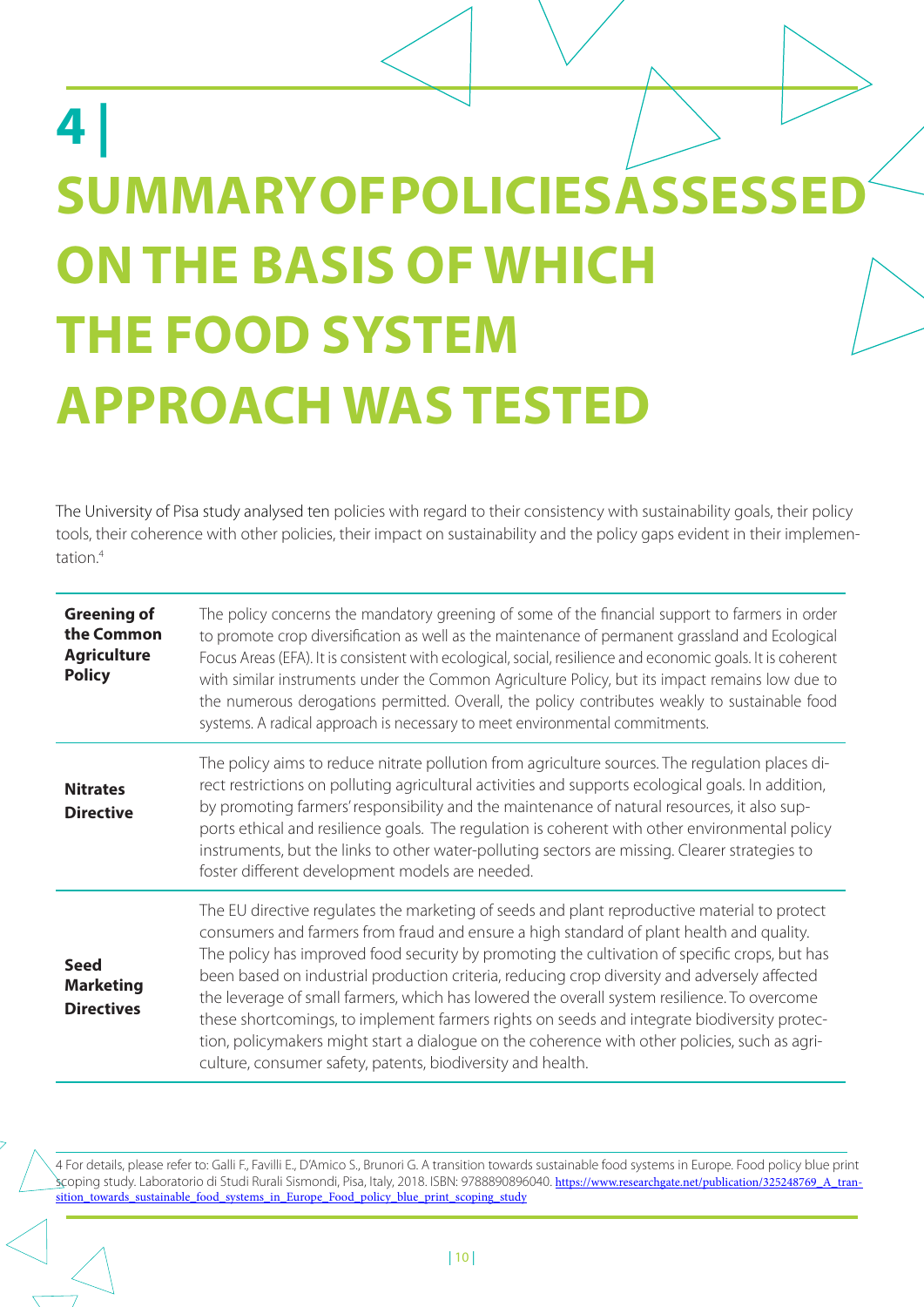| <b>Common</b><br><b>Market</b><br>Organisation             | The policy provides a safety net for agricultural markets through a variety of supply-side<br>and demand-side tools. Its primary goal, based on the explicit link between agriculture and<br>EU competition law, is to reconcile the free circulation of agricultural products with market<br>support measures through a system of derogations. Non-economic goals are not primary<br>concerns. However, the question of whether the pursuit of sustainable food systems is com-<br>patible with the free circulation of commodities remains.                                                                                                                                                                                                              |
|------------------------------------------------------------|------------------------------------------------------------------------------------------------------------------------------------------------------------------------------------------------------------------------------------------------------------------------------------------------------------------------------------------------------------------------------------------------------------------------------------------------------------------------------------------------------------------------------------------------------------------------------------------------------------------------------------------------------------------------------------------------------------------------------------------------------------|
| <b>Food Safety and</b><br><b>Hygiene Policy</b>            | The policy provides the legal framework for food and feed safety from production to distribu-<br>tion, which is central to a sustainable food system and relevant to all the overarching goals.<br>The policy has delivered high safety standards and an effective functioning of the internal<br>market, although small food businesses have been penalised (in particular regarding the<br>implementation of the Hygiene package). The policy is currently undergoing an evaluation<br>at the same time as a growing number of citizens are expressing mistrust in science-based<br>systems (especially in relation to the pre-market authorisation process for products such as<br>pesticides, GMOs and novel foods).                                   |
| <b>Food and</b><br><b>Drink Labelling</b><br><b>Policy</b> | The policy sets out mandatory minimum information requirements for food products used in<br>the food chain and for all foods for final consumption. The policy is central to sustainable food<br>systems and relevant to all overarching goals. In the future, the policy could lead to a strategic<br>coordination of labelling efforts with other knowledge-based polices to actively shape the<br>food environment in of favour nutritional, healthy and sustainable diets.                                                                                                                                                                                                                                                                             |
| <b>Food Quality</b><br><b>Policy</b>                       | The policy provides tools to help highlight the qualities and tradition associated with regis-<br>tered products; establishes criteria for organic products and raises the awareness about the<br>quality of these products. The EU quality schemes (PDO, PGI, TSG) support economic, social<br>and resilience goals primarily through the valorisation of a variety of agricultural products,<br>but they have potential for a broader impact. They can be burdensome and expensive for<br>smaller producers and only a minority of EU citizens recognizes the logos associated to these<br>schemes. The schemes could support sustainable food systems by explicitly integrating<br>non-economic goals into the development of their codes of practices. |
| <b>Public Food</b><br><b>Procurement</b>                   | Public procurement for food products regulates the procedures by which public entities<br>acquire contracts for food products or catering services. With the use of Green Public Procure-<br>ment criteria, public entities can purchase goods and services taking into account not only<br>price, but also sustainability. Due to its voluntary nature, uptake of Green Public Procurement<br>has been low. The scale of public procurement activity may however support and stimulate<br>innovation by improving the availability and price of sustainable food options.                                                                                                                                                                                 |
| <b>Competition</b><br><b>Policy</b>                        | The policy is an important element of the treaties establishing the European Union and is<br>based on the principle of fair competition. Under the Common Market Organisation and Un-<br>fair Trading Practices policies, the agriculture sector is accorded certain derogations, but it of-<br>ten seeks more flexibility through competition law. Public procurement is another policy that<br>is constrained by competition law. The policy has changed the structure of the producers' side<br>of the agri-food chain, which is atomised and weak. The policy needs to enhance its efforts to<br>countervail these imbalances created by high competition in the food sector.                                                                          |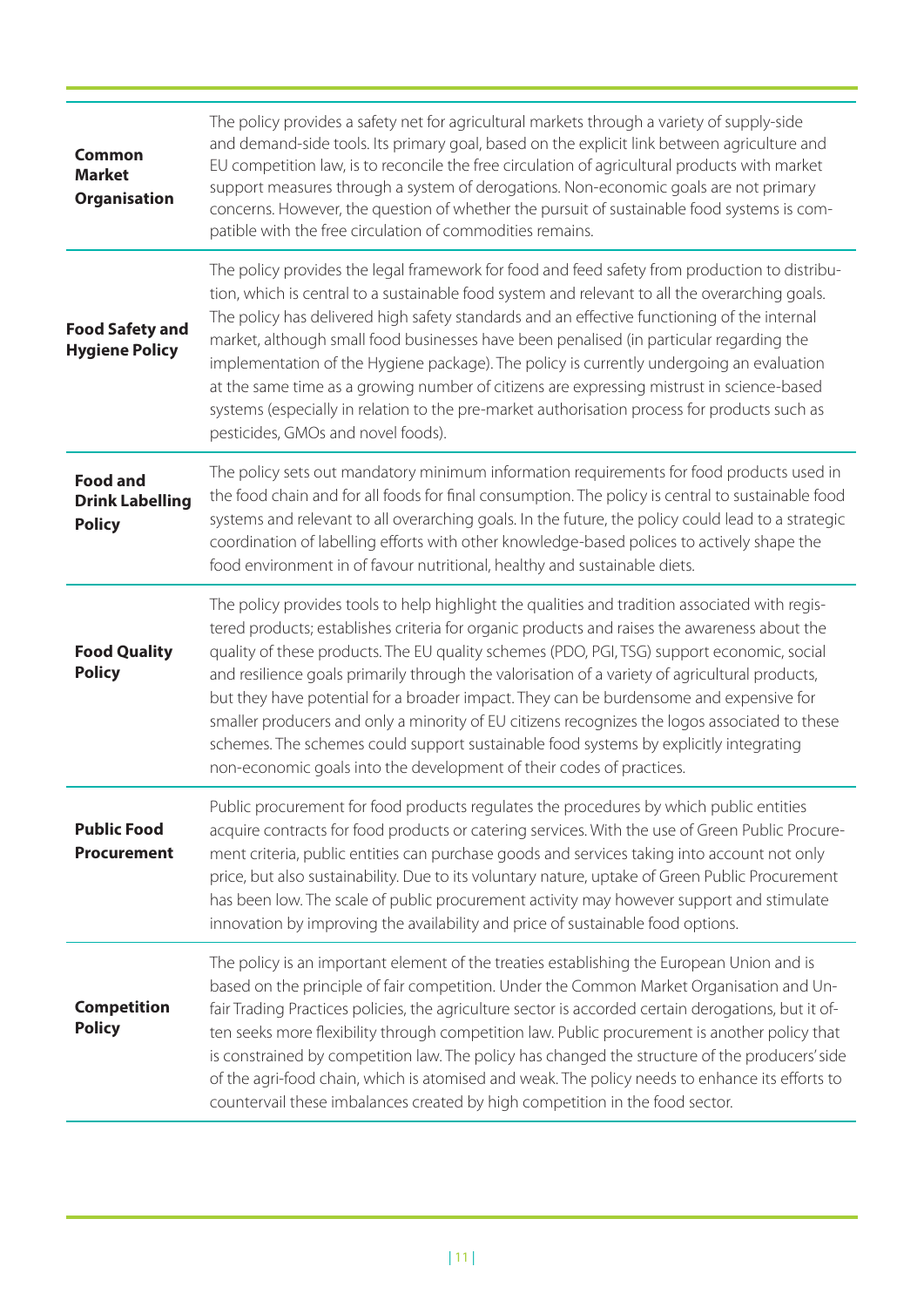| <b>Tackling</b>       |
|-----------------------|
| <b>Unfair Trading</b> |
| <b>Practices</b>      |

The draft directive aims to reduce unfair practices perpetuated by large retailers and food suppliers against weaker trading partners in the food chain. The policy will encourage voluntary supply chain initiatives, the development of EU-wide good practice principles and minimum enforcement standards. It is expected to have an impact primarily on social and economic goals through ensuring that small businesses benefit from fairer treatment and adequate economic returns, which in turn can improve transparency and resilience of food systems. In the future, the policy may benefit from developing links to EU competition policy and the directives on unfair business practices and consumer contracts.

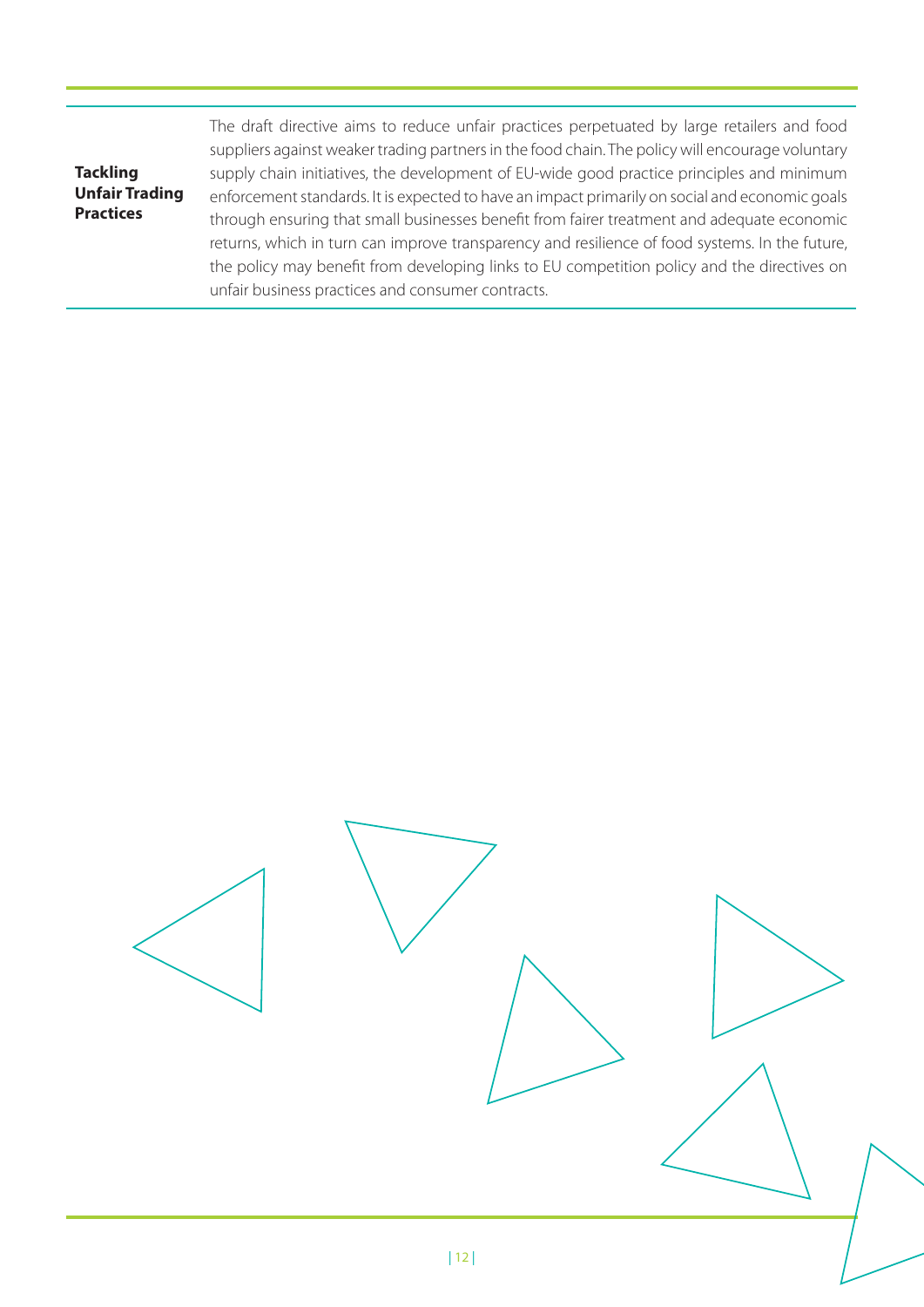# **5 | THE FINDINGS**

The analysis of food-related EU policies has highlighted **significant inconsistencies, incoherencies, and policy gaps**. It has shown an imbalance between supply-side tools and demand-side tools, and that the concept of food environment is not a clear policy focus.

On the basis of the comparative assessment of the selected policies, it is possible to draft some **general observations** concerning the potential and limits of these instruments in contributing to a sustainable food system:

- Impact assessments carried out on the selected policies have assessed their pertinence with respect to a variety of sustainability goals, but very rarely all goals.
- All the selected policies were assessed in some form for their economic impacts. The social dimension of sustainability was also represented to varying degrees. The ecological impacts were present in almost all policy assessments, particularly where the policy objective was environmental protection.
- With regards to health, the assessments confirmed that the health dimension of the selected policies was insufficiently integrated, despite the provisions of Article 168 of the Treaty on the Functioning of the European Union. When considered under food and agriculture, its focus was often limited to food safety.
- The ethical dimension, related to transparency, information disclosure and corporate responsibility, was rarely considered. This goal, however, often emerges as a cross-cutting concern of the food system. The resilience goals had few explicit references in the literature.

Based on the assessment of the selected policies the following **cross-cutting conclusions** emerged:

#### **•** *Policies were in some cases found to be not achieving their main objecives.*

In the case of the Greening the Common Agricultural Policy, the supply-based tool has negligible environmental and economic impacts due to its broad and non-selective application on agricultural land in the EU. The policy design could have delivered a stronger measure that focuses its resources where it has the greatest impact.

#### **•** *Policies' consistency with all the overarching goals is limited.*

Some policy instruments were found to be successful in reaching their objectives but were not consistent with other sustainability goals. The Food Quality Policy, for example, developed certification schemes that valorised traditional products based on transparency and a fair return, but in their initial design omitted explicit reference to environmental or nutritional criteria.

Certain other policies were found to have delivered on their objectives, but at the cost of negatively affecting other sustainability goals. The Seed Marketing Directives succeeded in establishing a market for regulated seed, but at the cost of reducing genetic diversity, which in turn adversely affects ecological, ethical and resilience goals.

#### **•** *Policies may in principle be consistent with all overarching goals but are limited in terms of implementaion*

Even when policy instruments are able to contribute to all the objectives of a sustainable food system, obstacles can arise that limit implementation. In the case of Sustainable Public Procurement, where the public food procurer is theoretically in the best position to choose the healthier and more sustainable option for its citizens, the obstacles can be disputes over terminology of what "sustainable" means or the adoption of new procedures, which hinder the civil servants to adopt and apply the correct tender procedures of the best criteria for sustainable procurement.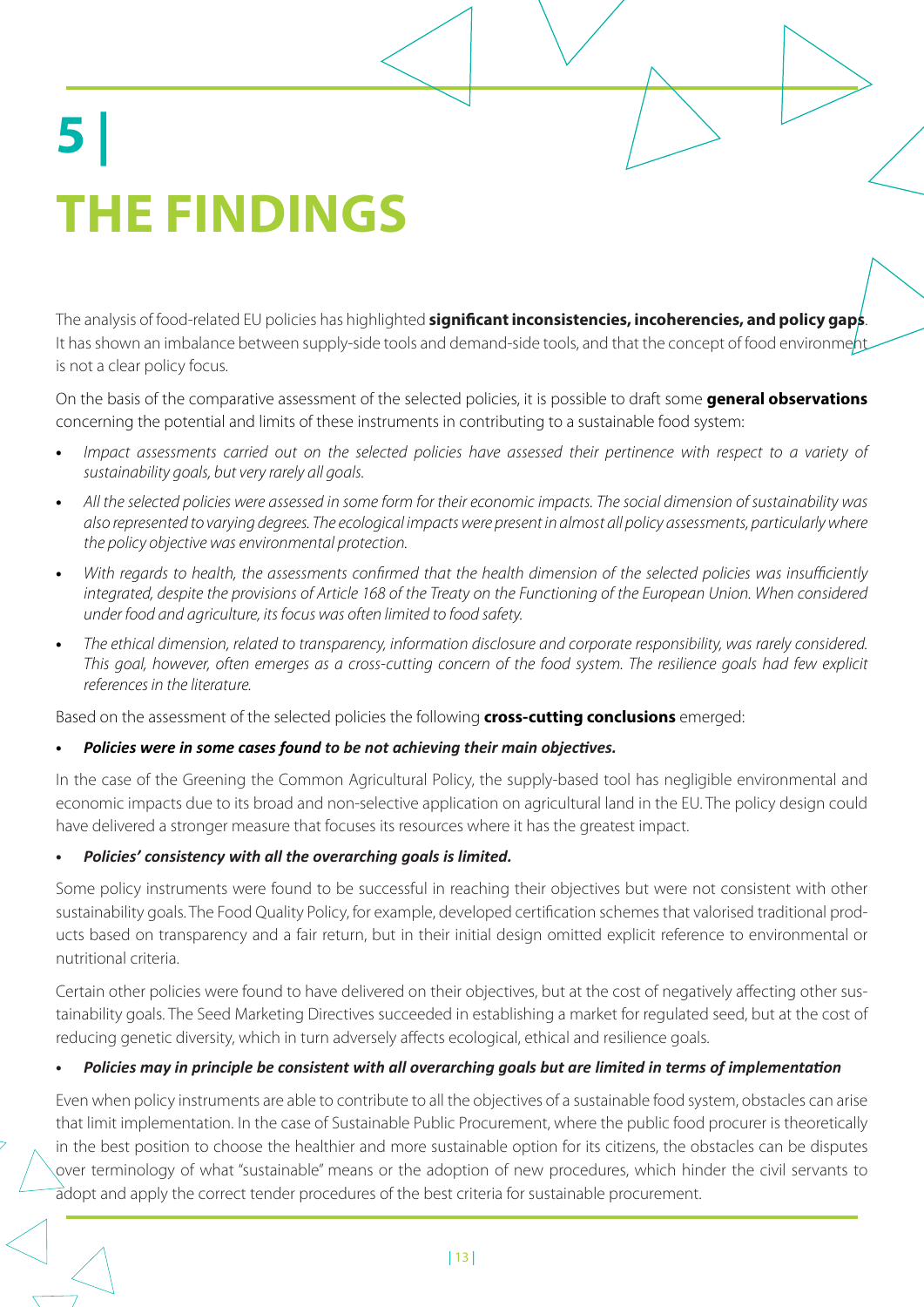#### **•** *Policy instruments have not been designed in a systemic and integrated approach*

While all the instruments analysed have the potential to contribute to a sustainable food system, their implementation remains isolated from or insufficiently coordinated with other instruments. For example, there are explicit references to coordination between Competition policy and the Common Market Organization regulation, and between Nitrates Directive and CAP Cross Compliance, but complementarities are insufficiently enforced.

The transition towards a sustainable food system may gain momentum if relevant instruments and tools are directly implementable by other actors at national, regional or local level. If regional governments made active use of the tools provided under the Nitrates Directive or Public Procurement, their impact would also be better targeted to reflect local specificities.

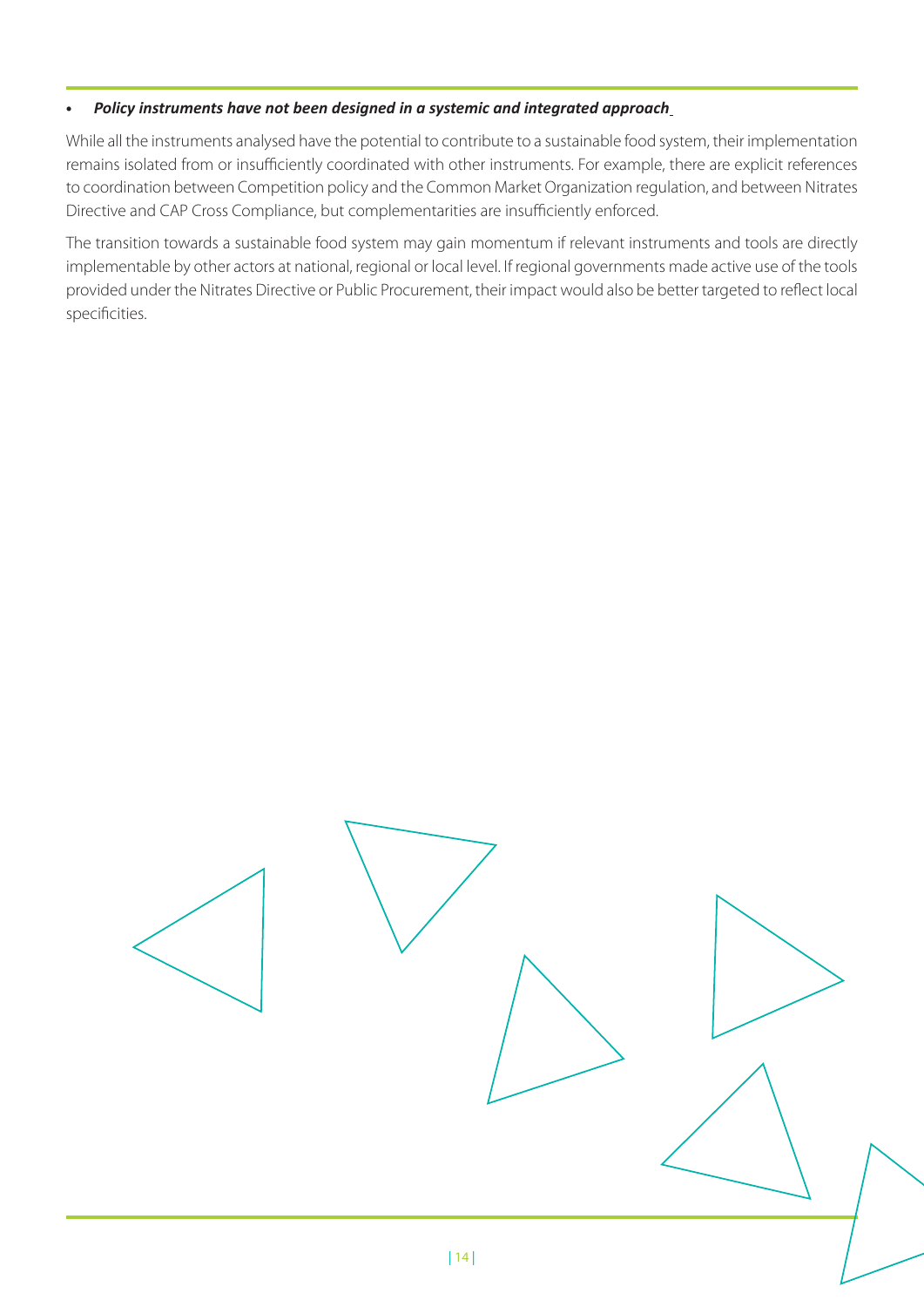# **6 | RECOMMENDATIONS**

The achievement of a sustainable food system requires a fundamental revision of the current policy infrastructure. Subsidiarity does not provide an adequate reason for the European Commission to backtrack on its previous commitment to deliver a strategy for a sustainable European food and farming system, especially since "flexibility" for member states in practice means that they often go for the lowest denominator. For Friends of the Earth Europe, IFOAM EU, EPHA and Slow Food, this means that:

- There is a need to build a food policy framework at the EU level around strategic tools aimed at the integration and coherence between policies, the reorganization of existing tools, and the introduction of new instruments when necessary in order to delineate the transition towards sustainable food systems.
- The new EU policy framework needs to reflect and pursue economic, social, ecological, health, ethical and resilience aspects simultaneously.
- A new EU policy framework should balance direct regulation, market-based, knowledge-related, governance and strategic tools into an effective policy mix to systemically address all the factors that are blocking the system in its current unsustainable pathway.
- Having both supply- and demand- side instruments integrated in policy mixes would enable policy makers to think holistically, identifying dynamic effects within the system. Using supply- and demand-side policy instruments could also focus explicitly on the food environment.
- The new policy infrastructure should develop coordinated governance mechanisms spanning local, regional, national and European levels. It should create an enabling framework for the increasing number of initiatives at regional and local levels, supporting the flourishing of alternative food systems.
- Agroecological production and value chain approaches offer promising avenues to comprehensively pursue the abovementioned criteria of sustainability and should therefore be a focus in an overarching strategy of this sort.
- Taking the food environment as a policy focus allows to mobilize a larger set of policies, ranging from commercial licencing to urban garden allotments, disease prevention and public procurement. Key actors in the food sector, such as urban municipalities should be recognised as key food policy actors.

A promising proposal to enable such development was made in an opinion by the European Economic and Social Committee (EESC), which centred on creating in the short or medium-term a cross-sectoral and inter-institutional task force involving various Commission Directorate Generals and other EU institutions. This task force would be responsible for developing an Action Plan on Food Sustainability, with the aim of helping the EU implement food systems-related SDGs. The Action Plan should be developed through a participatory process involving stakeholders across the food supply chain, civil society and researchers.

The EU 'Sustainable Food Scoreboard', an initiative led by the International Panel of Experts on Sustainable Food Systems (IPES-Food), will be developed during the EU Food and Farming Forum (EU3F)<sup>5</sup> taking place in Brussels in May 2018. The scoreboard aims to present a concrete set of policy recommendations coupled to a timeline, aiming to promote policy alignment at different levels of governance and a transition towards a food policy for Europe.

5 http://www.ipes-food.org/eu-common-food-policy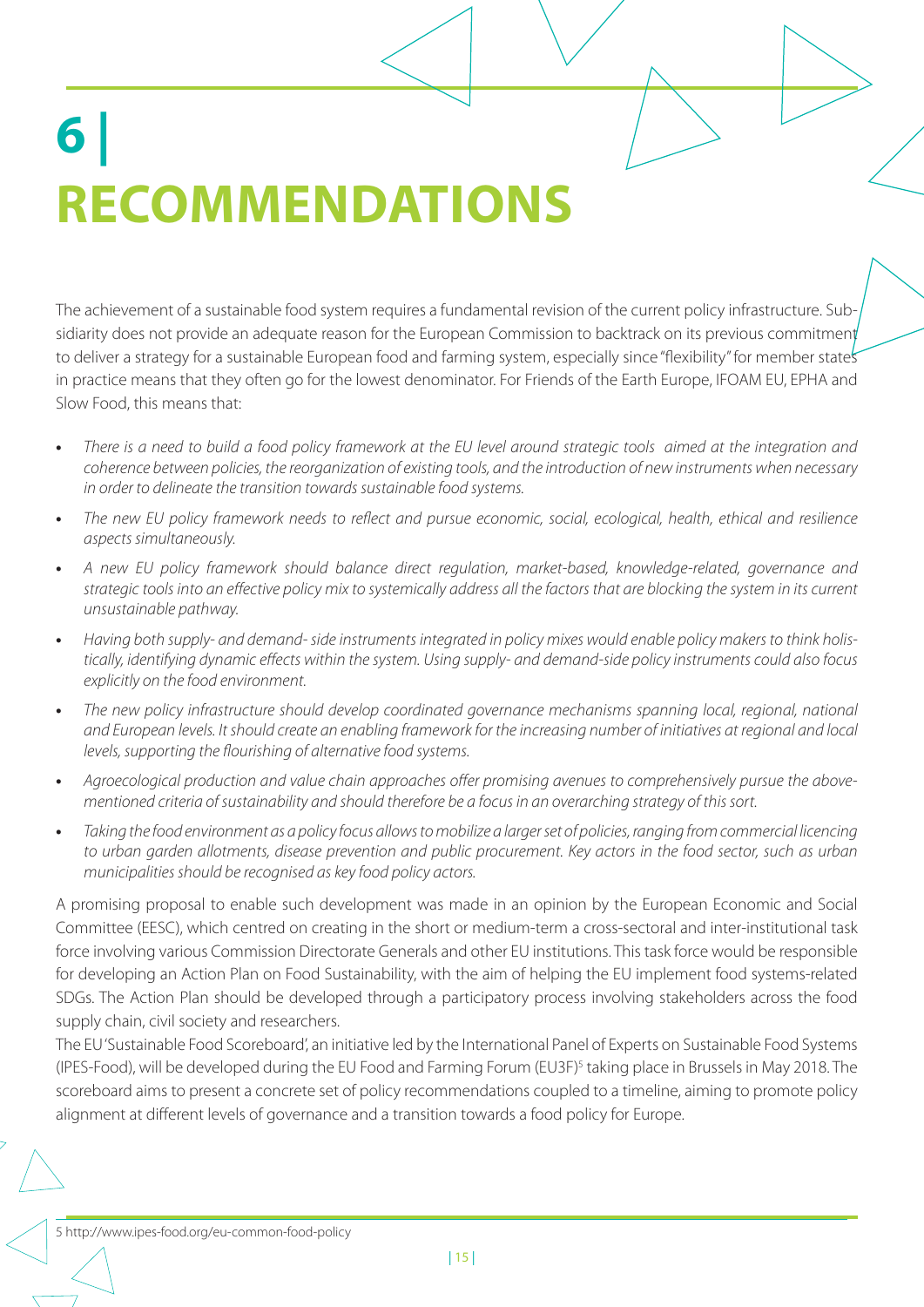In relation to the reform of the EU Common Agricultural Policy (CAP), one of the key policies affecting EU food and farming, the above-mentioned recommendations would entail:

- A much stronger integration of health, ethical and resilience objectives into the policy, going beyond the production side. This means, concerning:
	- 1. **Health** the new CAP should take a comprehensive approach towards human health protection and promotion, by pursuing objectives in the areas of occupational and environmental health, such as air quality, contributing to healthy and sustainable eating and drinking patterns, reducing antibiotics use and promoting food quality, where the quality of a food product is defined by the sustainability of the system that produces it;
	- 2. **Transparency and governance (ethical)** the new CAP should refer to transparency in the process of agreeing on the CAP strategic plans and the involvement and participation of, in particular, civil society in the process. It also means that a greater number of actors, rather than only agricultural institutions and specialists, should be involved in determining the new policy;
	- 3. **Resilience** the CAP should have strong objectives concerning the diversity of genetic resources, soil quality, mixed farming, but also possibilities for farmers to make a fair living, rather than promoting specialised, monoculture farming and land concentration in the hands of few;
- Ensuring that Member States are required to deliver on all objectives set by the EU framework on an equal basis as well as ensuring that they dedicate an adequate budget to the fulfilment of the health, resilience and environmental objectives;
- Ensuring that the new CAP is results oriented and that the payment system is geared towards delivering public goods, by organising the proposed CAP tools (CAP support plans, direct payments, rural development interventions, etc.) around the above objectives and to ensure coherence with other food-related policies;

Ensuring that the implementation of environmental (air and water quality, climate), animal welfare, biodiversity, antibiotics use legislation is linked much more strongly to the granting of direct payments. This would mean strengthening both compliance with mandatory standards and minimum requirements in those areas and ensure that complementarities among policy instruments are not only foreseen but also enforced.